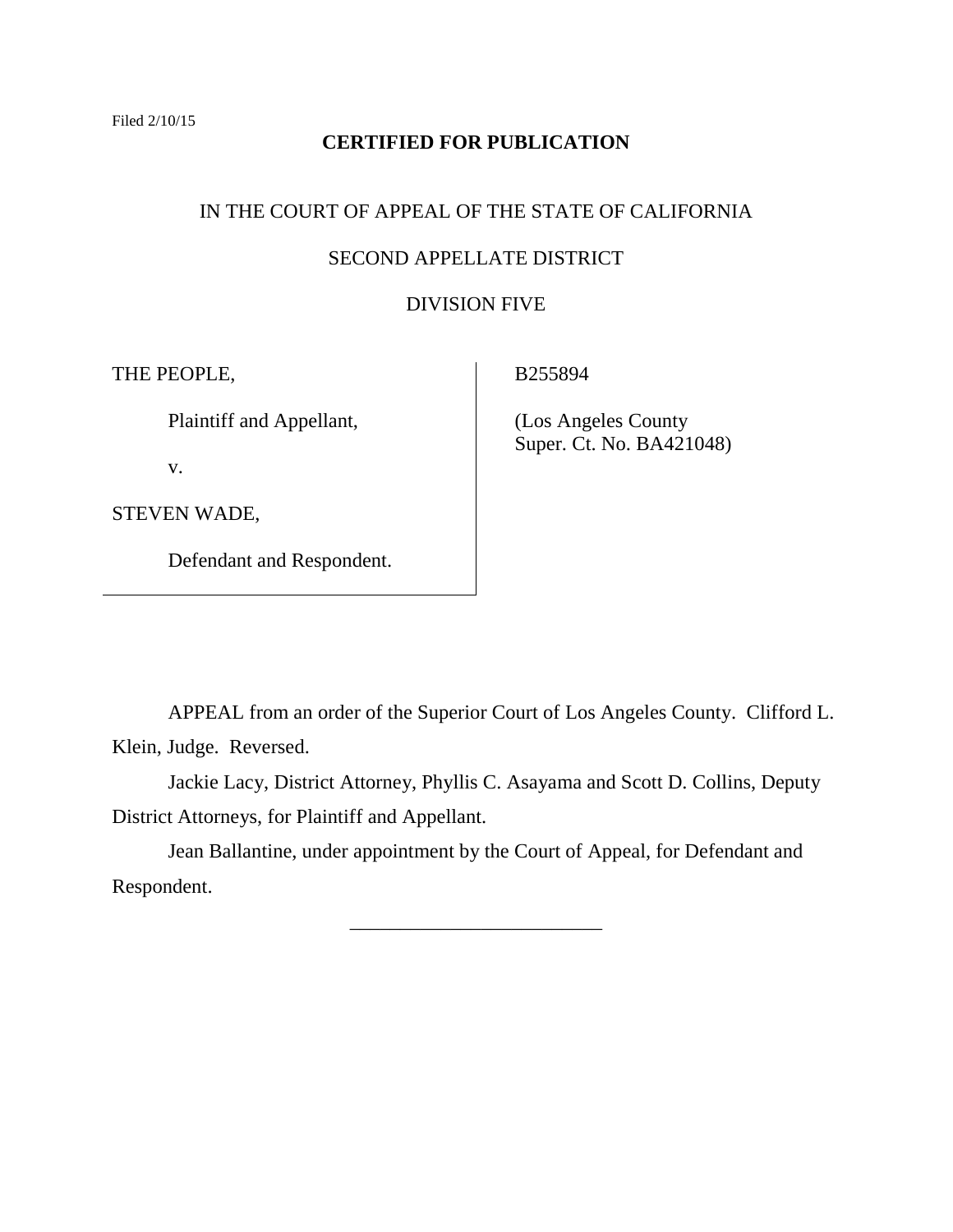Defendant Steven Wade was held to answer on a charge of carrying a loaded firearm on his person (Pen. Code, § 25850, subd. (a)).<sup>1</sup> Preliminary hearing testimony established that defendant was wearing a backpack containing a loaded revolver while being pursued by a police officer. The trial court granted defendant's section 995 motion to dismiss, finding that defendant did not carry the firearm on his person under the reasoning in *People v. Pellecer* (2013) 215 Cal.App.4th 508 (*Pellecer*), which held that a knife contained in a backpack is not carried "on the person."

On appeal by the People, we reverse. A defendant wearing a backpack containing a firearm carries the firearm on his or her person. We decline to apply the reasoning in *Pellecer*, *supra*, 215 Cal.App.4th 508, to possession of a firearm concealed in a backpack in light of the historical interpretation of "carries a loaded firearm on the person" in California, which is in accord with decisions from other jurisdictions considering language similar to section 25850, subdivision (a).

#### **DISCUSSION**

Section 25850, subdivision (a) provides as follows: "A person is guilty of carrying a loaded firearm when the person carries a loaded firearm on the person or in a vehicle while in any public place or on any public street." The issue presented is whether a person wearing a backpack containing a loaded firearm "carries a loaded firearm on the person."

## **Standard of Review**

 $\overline{a}$ 

"Insofar as the Penal Code section 995 motion rests on issues of statutory interpretation, our review is de novo. (*People v. Superior Court* (*Ferguson*) (2005) 132

<sup>1</sup> All statutory references are to the Penal Code, unless otherwise indicated.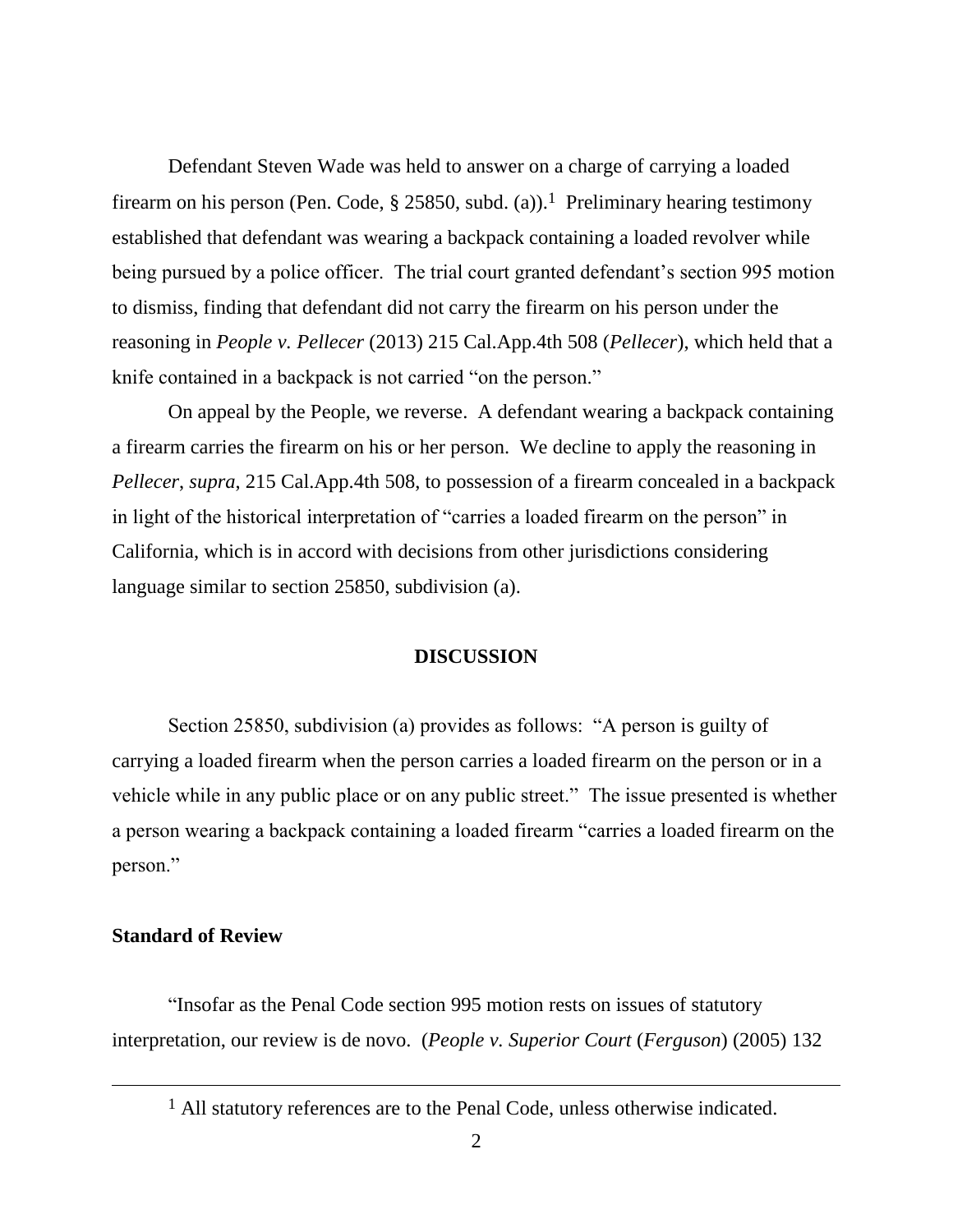Cal.App.4th 1525, 1529.)" (*Lexin v. Superior Court* (2010) 47 Cal.4th 1050, 1072.) "'Under settled canons of statutory construction, in construing a statute we ascertain the Legislature's intent in order to effectuate the law's purpose. (*Dyna–Med, Inc. v. Fair Employment & Housing Com.* (1987) 43 Cal.3d 1379, 1386-1387.) We must look to the statute's words and give them their usual and ordinary meaning. (*DaFonte v. Up–Right, Inc.* (1992) 2 Cal.4th 593, 601.) The statute's plain meaning controls the court's interpretation unless its words are ambiguous.' (*Green v. State of California* (2007) 42 Cal.4th 254, 260.)" (*People v. Robinson* (2010) 47 Cal.4th 1104, 1138.)

## **The Relevant Statutes**

 $\overline{a}$ 

Section 25850, subdivision (a), is the successor statute to former section 12031, subdivision (a)(1), which was repealed in 2010 as part of the Deadly Weapons Recodification Act of 2010 (The Act). <sup>2</sup> (§ 16000 et seq.) The Act is not intended to substantively change the law relating to deadly weapons and "is intended to be entirely nonsubstantive in effect." (§ 16005.) Provisions of the Act are intended to be restatements and continuation of prior statutes in the absence of the appearance of a contrary legislative intent. (§ 16010.) "A judicial decision interpreting a previously existing provision is relevant in interpreting any provision of" the Act, although "the Legislature has not evaluated the correctness of any judicial decision interpreting a provision affected by the act" and it "is not intended to, and does not, reflect any assessment of any judicial decision interpreting any provision affected by the act." (§ 16020.)

""The general purpose of The Dangerous Weapons[] Control Law ([former]  $\S$ 12000 et seq.) is to control the threat to public safety in the indiscriminate possession and carrying about of concealed and loaded weapons."' (*Garber v. Superior Court* (2010) 184 Cal.App.4th 724, 730.)" (*People v. Vaughn* (2014) 230 Cal.App.4th 322, 332.)

<sup>&</sup>lt;sup>2</sup> The earlier version of the Deadly Weapons Control Law is found in former section 12000 et seq.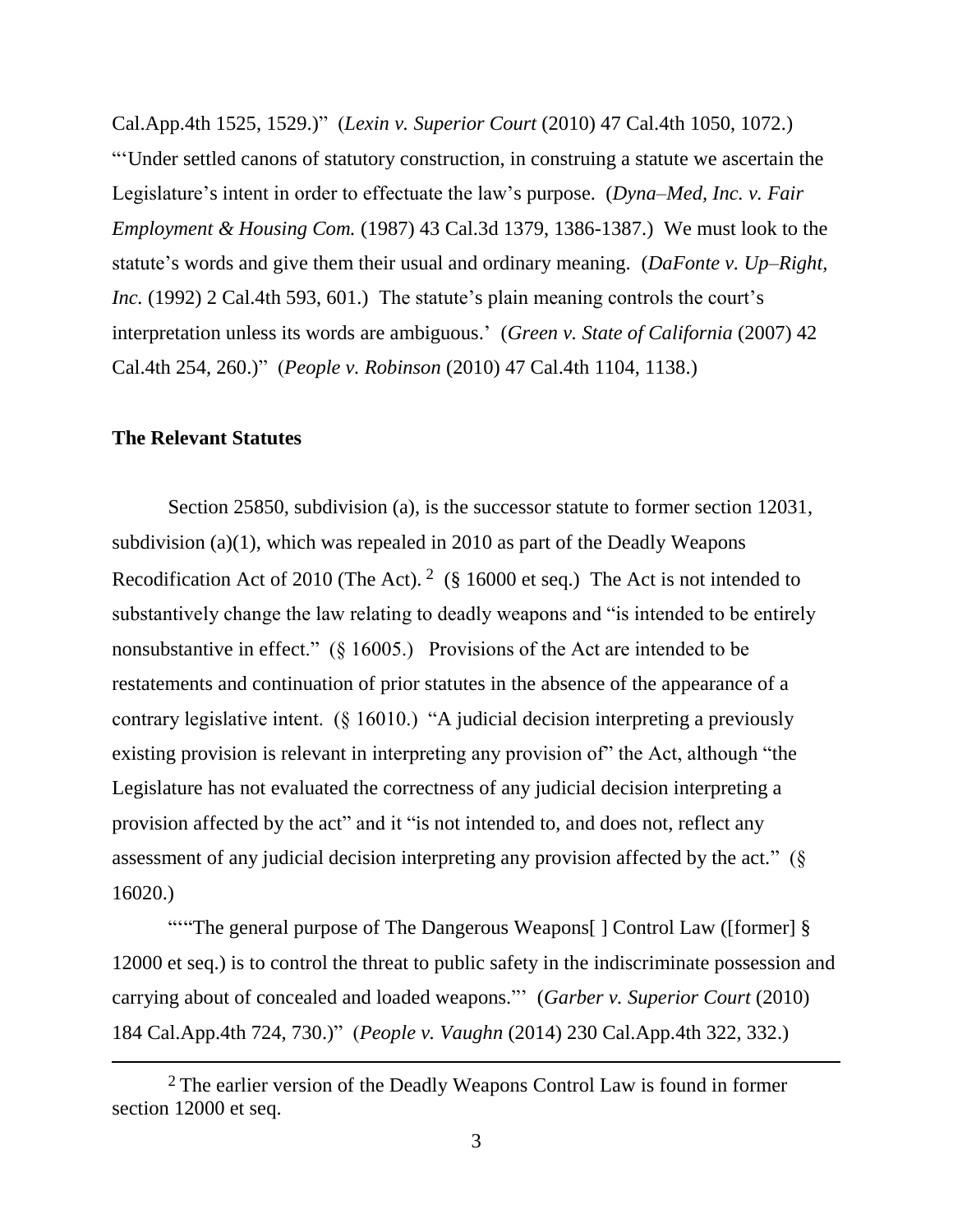"[C]arrying a concealed firearm presents a recognized 'threat to public order'" because immediate access to the firearm impedes others from detecting its presence. (*People v. Yarbrough* (2008) 169 Cal.App.4th 303, 314, citing *People v. Hodges* (1999) 70 Cal.App.4th 1348, 1357, and *People v. Hale* (1974) 43 Cal.App.3d 353, 356.)

California courts apply this broad legislative purpose in interpreting statutes regulating the possession of firearms. For example, courts have refused to impose an element of operability to statutes regulating firearms use and possession. "The Dangerous Weapons' Control Law ([former] § 12000 et seq.) provides for various penalties and enhancements for use of firearms. Following the legislature's amendment of Penal Code section 12001, no court has held operability of a firearm to be an element of the Dangerous Weapons' Control Law. Thus Penal Code section 12022, subdivision (a) (enhancing a sentence when a felony is committed while armed), (*People v. Nelums* (1982) 31 Cal.3d 355), [former] section 12020 (possession of a sawed-off shotgun), (*People v. Favalora* (1974) 42 Cal.App.3d 988, 991), [former] section 12021 (possession of a concealable firearm by an ex-felon), (*People v. Thompson* (1977) 72 Cal.App.3d 1), Penal Code section 12022.5 (enhancement for use of a firearm during commission of a felony), (*People v. Jackson* [(1979)] 92 Cal.App.3d 899), and Penal Code section 4574 (possession of a firearm while confined in jail), (*People v. Talkington* (1983) 140 Cal.App.3d 557) all were held not to require operability of the firearm." (*People v. Taylor* (1984) 151 Cal.App.3d 432, 437; see also *People v. Marroquin* (1989) 210 Cal.App.3d 77, 80-82 [former §12025 prohibiting carrying a concealed firearm does not require operability].)

The issue in *People v. Dunn* (1976) 61 Cal.App.3d Supp. 12 (*Dunn*) is indistinguishable from that presented in this case. In *Dunn*, the defendant had a firearm in his suitcase at the airport, and was convicted of violating former section 12025, which provided as follows: "(b) Any person who carries concealed upon his person any pistol, revolver, or other firearm capable of being concealed upon the person without having a license to carry such firearm . . . is guilty of a misdemeanor . . . ." The former Appellate

4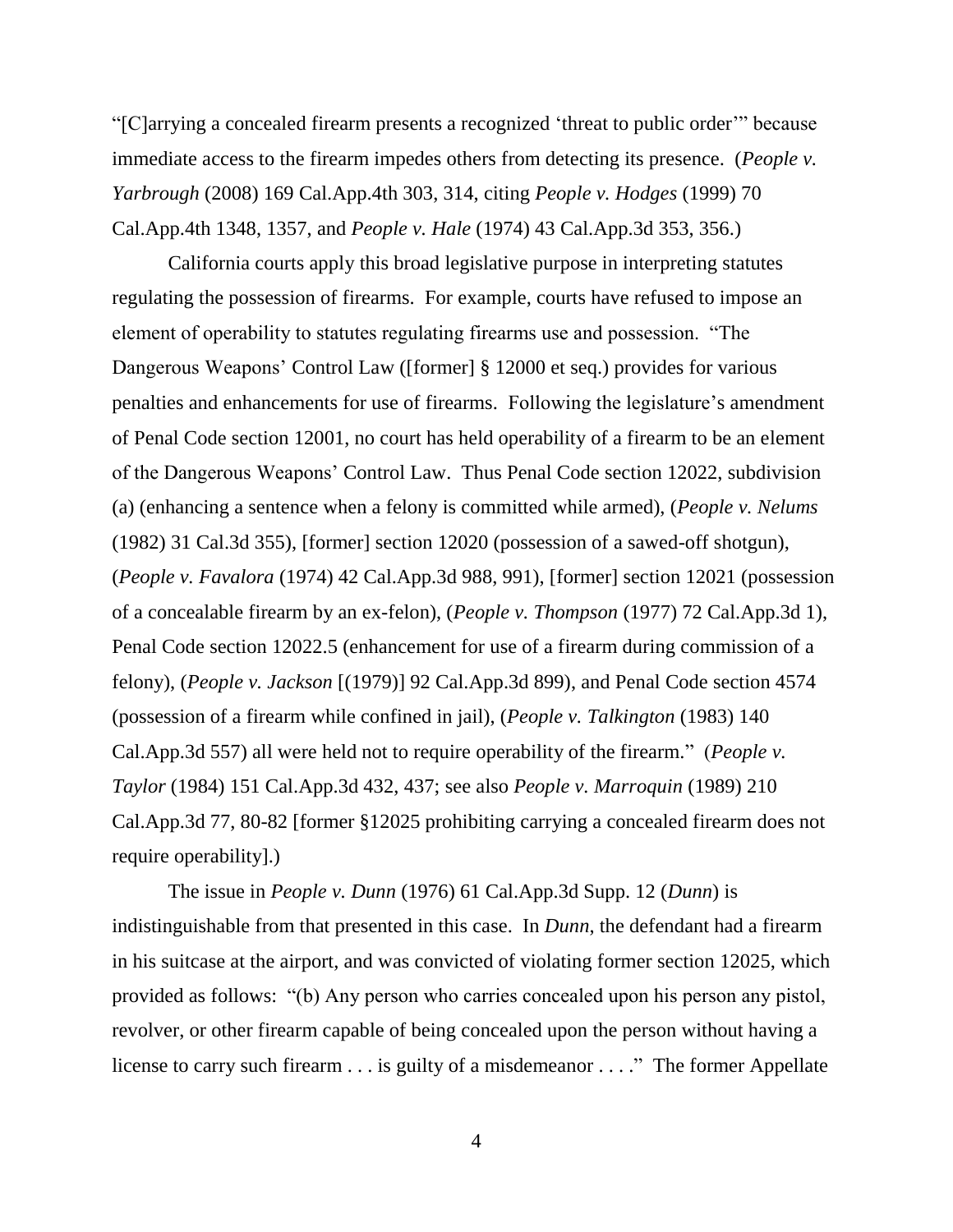Department<sup>3</sup> of the Los Angeles Superior Court rejected the defendant's argument that he did not carry the handgun on his person because it was in a suitcase, as opposed to being carried in a woman's purse, which the defendant conceded would violate the statute. "We hold that the Legislature intended to proscribe the carrying of concealed weapons by both men and women and that a handgun concealed in a suitcase and carried by appellant is sufficiently 'upon his person' to constitute a violation of [former] section 12025." (*Dunn*, *supra*, at p. 14; see also *People v. Overturf* (1976) 64 Cal.App.3d Supp. 1, 6 ["in the context of statutes concerned with firearms, 'carry' or 'carrying' has been said to be used in the sense of holding or bearing arms"]; *People v. Smith* (1946) 72 Cal.App.2d Supp. 875, 878 [""carries" or the words "to carry," as used in the statutes defining the offense . . ., are used in the sense of to have concealed about the person, or to bear concealed about the person; and it is necessary to a conviction of this offense only that the concealed weapon be so connected with the person that the locomotion of the body would carry with it the weapon as concealed'"].)

These California authorities are consistent with decisions in other states interpreting statutes similar to section 25850, subdivision (a). (See *De Nardo v. State* (Alaska Ct.App. 1991) 819 P.2d 903, 908 [De Nardo's act of carrying a long-bladed knife in a briefcase constituted the concealment of a dangerous weapon "'on his person'"].) "Case law from around the country supports the proposition that a person who carries a deadly weapon in a purse, a briefcase, or even a paper bag commits the offense of carrying a concealed weapon. (See, e.g., *People v. Foster* (Ill. App.Ct. 1961) 178 N.E.2d 402, 404 [handgun in a zippered athletic bag]; *State v. Britt* (Neb. 1978) 264 N.W.2d 670, 673 [handgun in a gymnasium bag]; *Bell v. State* (Ga. Ct.App. 1986) 347 S.E.2d 725, 726 [handgun in a zippered shaving kit carried in the defendant's hand]; *Schaaf v. Commonwealth* (Va. 1979) 258 S.E.2d 574 [handgun in a purse]; *State v. Molins* (Fla. Dist.Ct.App. 1982) 424 So.2d 29, 30 [handgun in a zippered gun case within a zippered canvas suitcase]; *Rogers v. State* (Fla. Dist.Ct.App. 1976) 336 So.2d 1233, 1234

 $\overline{a}$ 

<sup>&</sup>lt;sup>3</sup> The former Appellate Department is now referred to as the Appellate Division.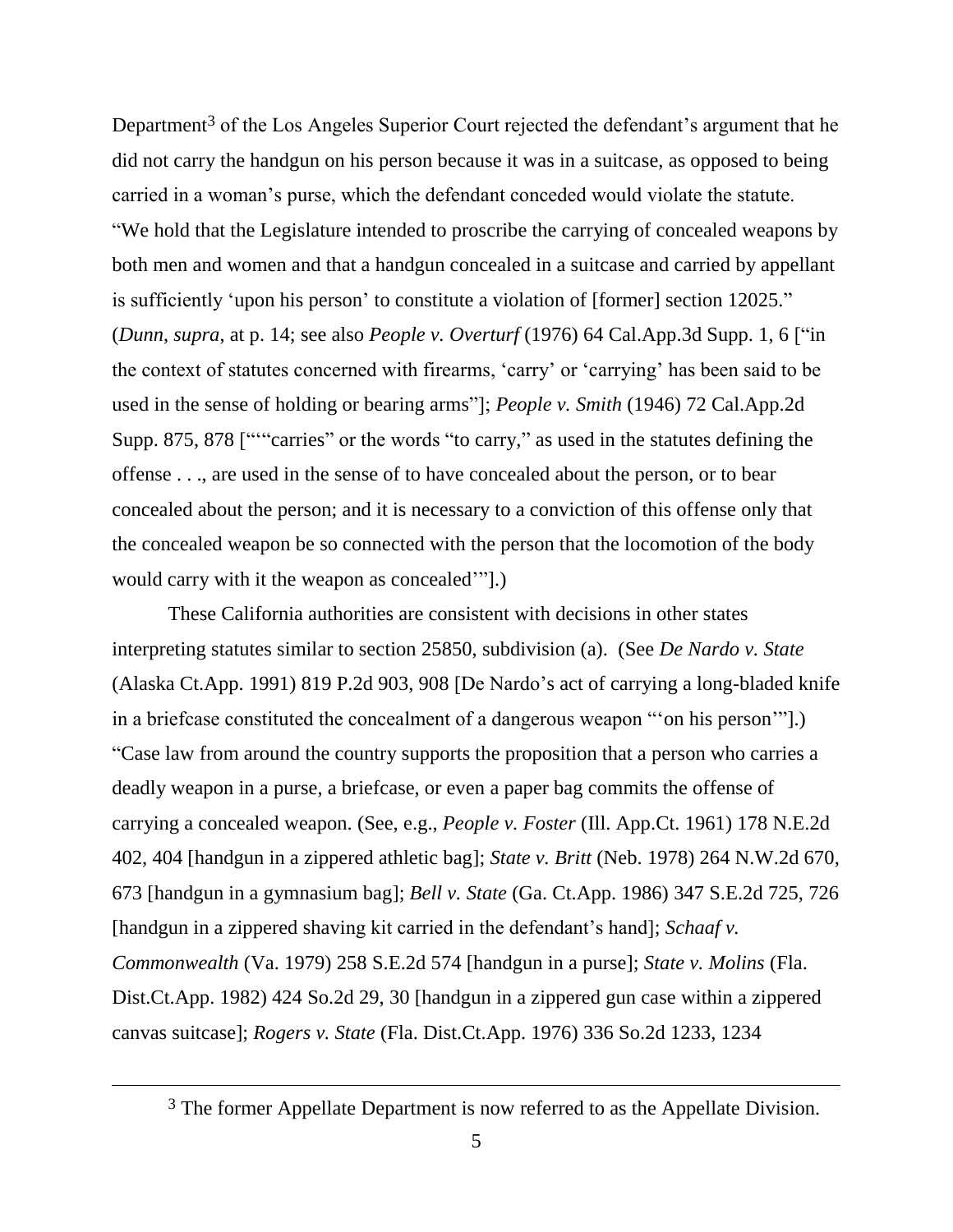[handgun in a briefcase]; *State v. Straub* (Mo. Ct.App. 1986) 715 S.W.2d 21, 22 [handgun in a paper bag]; *People v. Williams* (Ill. App.Ct. 1973) 305 N.E.2d 186, 187 [sawed-off rifle in a paper bag])." (*De Nardo v. State*, *supra*, at pp. 905-906, fn. omitted; see also *State v. Anfield* (Or. 1992) 836 P.2d 1337, 1340 [agreeing "with the analysis of other courts that have concluded that the language, 'upon the person,' includes purses, handbags, bags, and their contents, when they are carried in the manner that defendant was carrying this bag"]; *State v. Finlay* (Or. Ct.App. 2002) 42 P.3d 326, 328-329 [suitcase containing firearm at the airport was on the person of the defendant]; 43 A.L.R.2d 492 ["the majority of the cases support the statement that the defendant's carrying of a weapon hidden in a bag, bundle, lunch basket, traveling bag, or other similar article which is held in the hand or placed under the arm, is generally sufficient to constitute a transgression of the statute"].)

The decision of the United States Supreme Court in *Muscarello v. United States* (1998) 524 U.S. 125 reaches the same result as the decisions of the state courts. The court held that "carries a firearm" is not limited to carrying it on the person. "No one doubts that one who bears arms on his person 'carries a weapon.' But to say that is not to deny that one may *also* 'carry a weapon' tied to the saddle of a horse or placed in a bag in a car." (*Id.* at p. 130.)

### *People v. Pellecer*

 $\overline{a}$ 

For 37 years, the holding in *Dunn*, *supra*, 61 Cal.App.3d Supp. 12, went unquestioned in California and courts in other states. *Dunn's* acceptance ended in 2013 with *Pellecer*, *supra*, 215 Cal.App.4th at pages 510-511, which held that the prohibition against carrying a concealed dirk or dagger on the person in former section 12020 (now section  $21310<sup>4</sup>$ ) did not apply where the defendant was found leaning on a backpack

<sup>4</sup> Section 21310 provides in pertinent part as follows: "[A]ny person in this state who carries concealed upon the person any dirk or dagger is punishable by imprisonment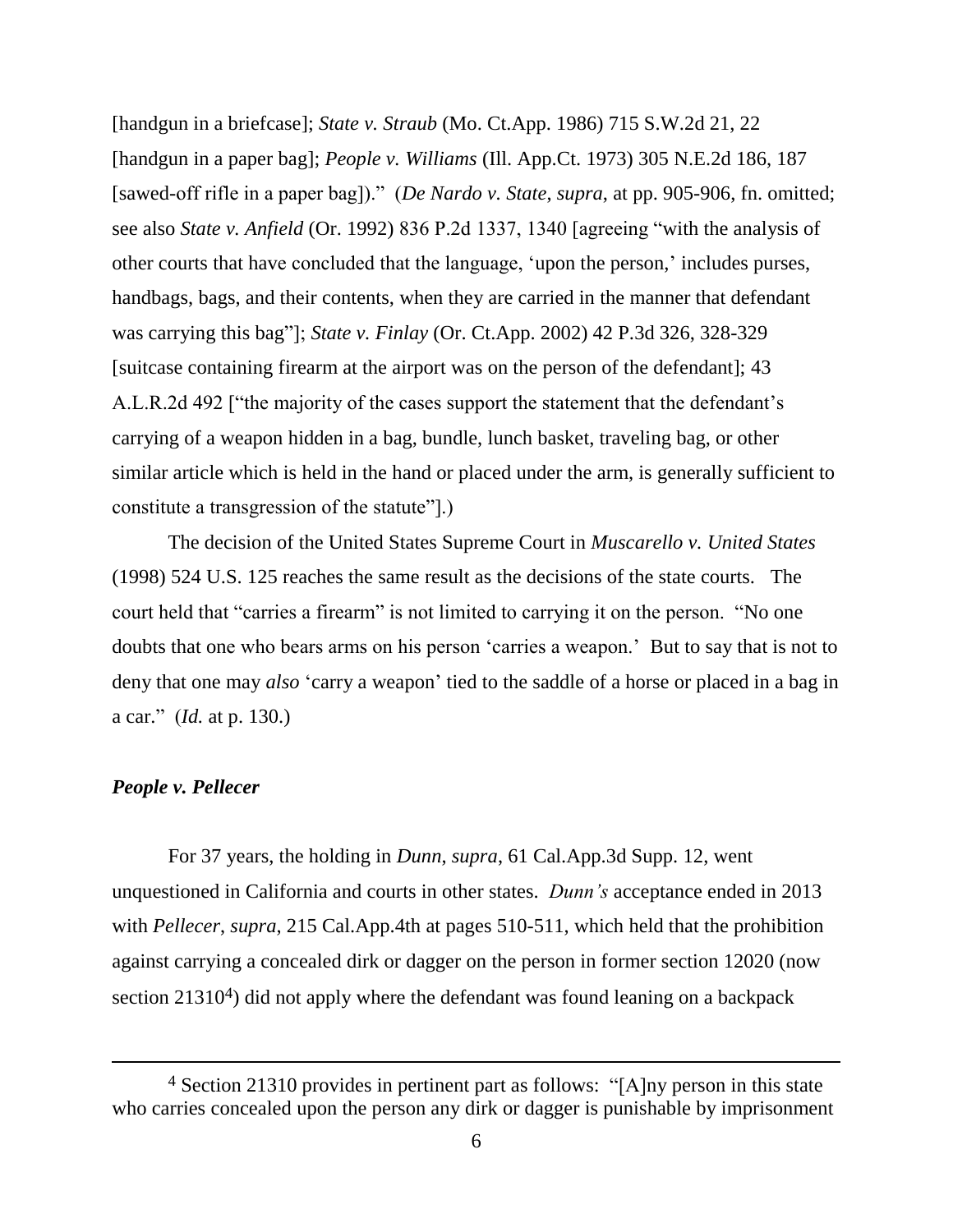containing three knives, because "the knives in his backpack were not carried on his person." The trial court in this case concluded it was bound by *Pellecer*, because in this case, as in *Pellecer*, the prohibited weapon was found inside a backpack.

"The ordinary meaning of 'upon his or her person' is on the body or in the clothing worn on the body," as distinguished from being "on or about the person," according to dictionary definitions cited in *Pellecer*, *supra*, 215 Cal.App.4th at page 513. "The knives in defendant's backpack may have been on or about defendant's person, but the statute does not criminalize carrying a dirk or dagger on or about the person, only carrying a dirk or dagger 'upon' the person." (*Ibid.*) The *Pellecer* court emphasized that the statutory language applies to a defendant "only if he or she '[*c*]*arries* concealed *upon his or her person* any dirk or dagger" and if the legislature intended to criminalize carrying a dirk or dagger in a backpack or other container "it could have fully expressed it by phrasing former subdivision (a)(4) as 'carries any concealed dirk or dagger.'" (*Ibid*.)

The *Pellecer* analysis relied heavily on a rejected 1997 amendment to former section 12020, which would have modified the statute to expressly state that it is not unlawful to carry a dirk or dagger in a backpack. (*Pellecer*, *supra*, 215 Cal.App.4th at pp. 514-515.) According to the cited legislative history, the amendment was considered unnecessary because such conduct was not criminal under existing case law. (*Id.* at p. 515.) Significantly, that purported case law is not cited in either the legislative history, or in *Pellecer*.

*Pellecer*, *supra*, 215 Cal.App.4th at pages 516-517, rejected the Attorney General's<sup>5</sup> reliance on *Dunn*, *supra*, 61 Cal.App.3d Supp. 12, for the proposition that a weapon carried in a backpack is carried concealed upon the person. *Pellecer* criticized

in a county jail not exceeding one year or imprisonment pursuant to subdivision (h) of Section 1170."

<sup>5</sup> The Attorney General did not petition the California Supreme Court for review of the decision in *Pellecer*. The instant appeal is brought by the District Attorney of Los Angeles County.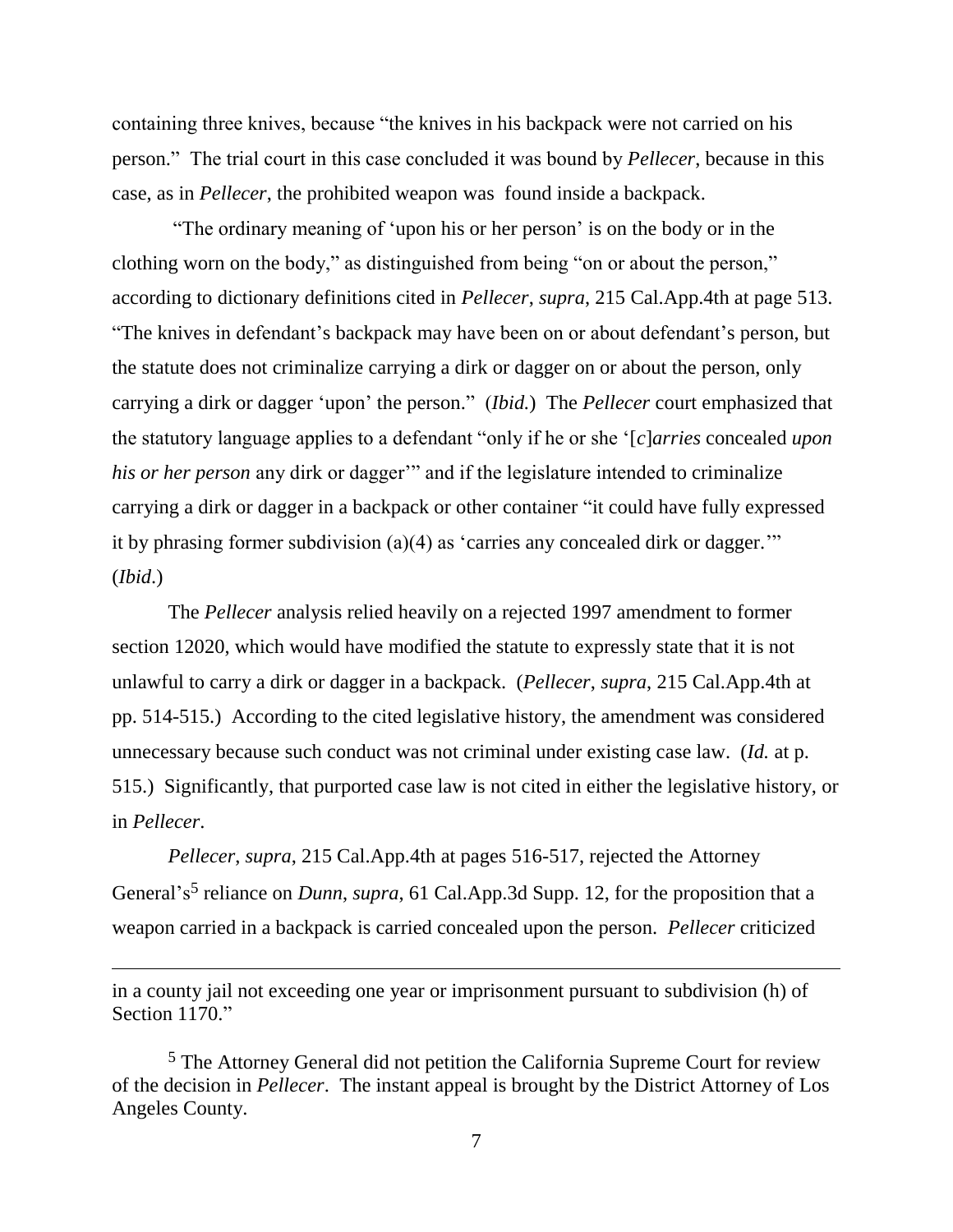the *Dunn* court's citation to *People v. Pugach* (1964) 255 N.Y.S.2d 833 (*Pugach*), which the *Pellecer* described as a search and seizure case. (*Pellecer*, *supra*, at p. 516.) In determining the legality of the search in *Pugach*, New York's highest court affirmatively described substantive New York law as follows: "The loaded firearm concealed in the brief case carried in the hands of the defendant was in the language of the statute 'concealed upon his person' (Penal Law, § 1897.)" (*Pugach*, *supra*, at p. 836.) A discussion of substantive New York law was required in *Pugach* to resolve the search and seizure issue, and we disagree with *Pellecer*'s unduly narrow reading of the case. As added criticism of *Dunn*, the *Pellecer* court stated that while *Pugach* may reflect the intent of the New York Legislature as to the meaning of the statutory phrase "concealed upon his person," that "intent cannot be automatically imputed to the California Legislature" and *Dunn* did not examine the legislative history of former section 12025 "to determine whether 'carries concealed upon his persons' included a container such as Dunn's suitcase." (*Id.* at pp. 516-517.) But the *Dunn* court never suggested that *Pugach* described California's legislative intent. The interpretation of a similar statute by a highly regarded court of another state was persuasive authority that assisted in interpreting California law.

In our view, the holding in *Dunn* is consistent with the purpose of the Act, which is to prevent a person from carrying a readily accessible concealed firearm. We have no difficulty in concluding that defendant's immediate access to the revolver within the backpack he wore created the type of clear threat to the general public and the pursuing officer that is prohibited by section 25850, subdivision (a).

Furthermore, *Pellecer* is distinguishable on two bases. First, the defendant in *Pellecer* was leaning on his backpack, as opposed to defendant, who wore the backpack containing the revolver while fleeing from the officer. The factual basis for the "carries" aspect of section 25850, subdivision (a), is readily apparent in this case. Second, although not acknowledged by the *Pellecer* court, concealed knives and firearms represent varying degrees of danger, and the legislature treats the public possession of firearms and knives differently. While "[a] knife carried in a sheath that is worn openly

8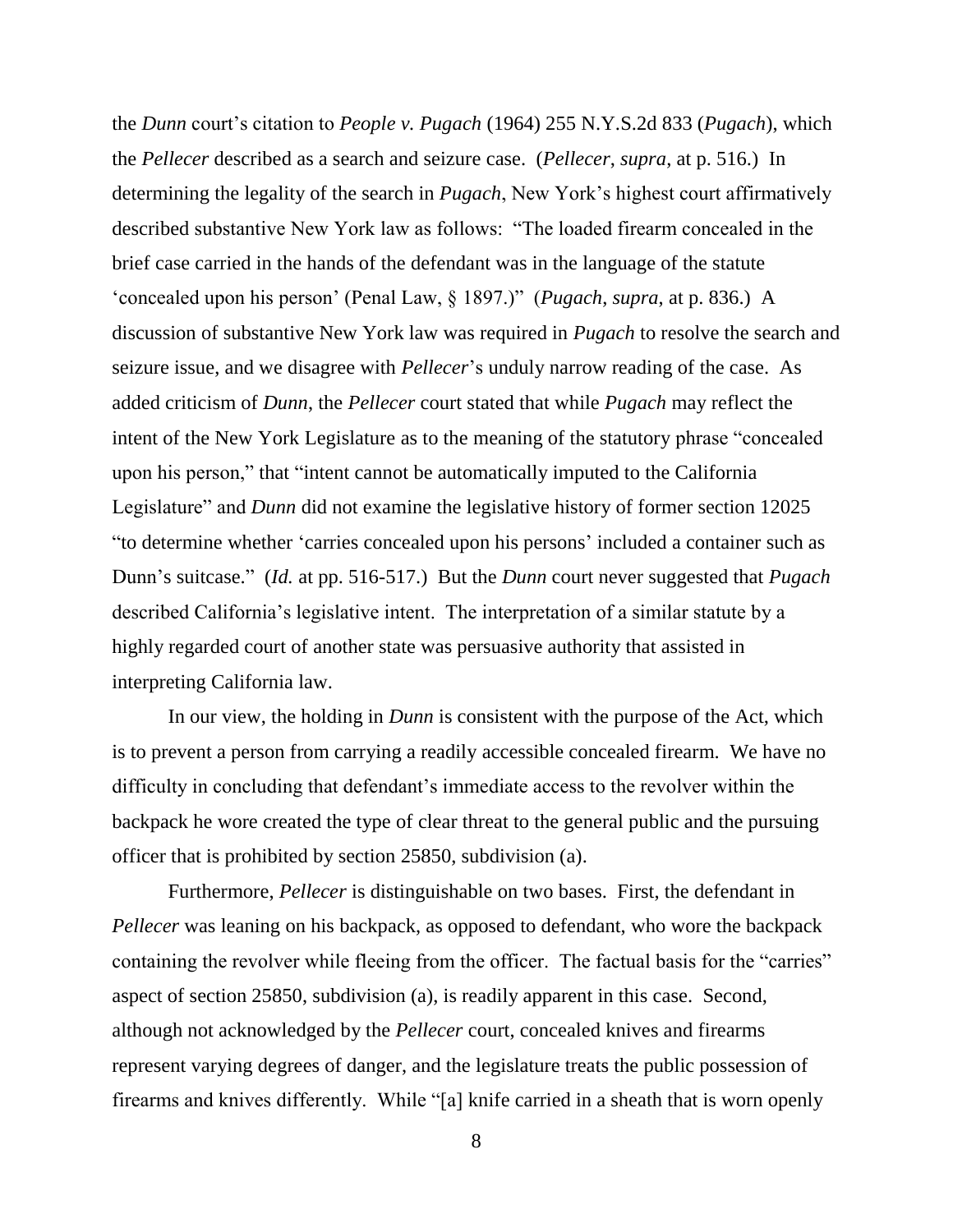suspended from the waist of the wearer is not concealed within the meaning of Section . . . 21310" (§ 20200), a firearm may not be worn openly in a public place or in a vehicle (§ 26350, subd. (a)(1).) Thus, assuming *Pellecer* correctly defines the scope of former section 12020, involving knives, it does not follow that the same interpretation applies to section 25850, subdivision (a).

Finally, we reject defendant's reliance on the rule of lenity. The rule of lenity applies where there is an "egregious ambiguity" as to the meaning of a statute. (*People v. Avery* (2002) 27 Cal.4th 49, 58.) Section 25850, subdivision (a), is not egregiously ambiguous. Courts of this state and other states that have considered the meaning of similar statutes consistently conclude that a person carrying a concealed firearm in an object such as a suitcase, purse, or bag, carries the weapon concealed on the person. The only uncertainty in this area is the result of the decision in *Pellecer*, which does not control the interpretation of section 25850, subdivision (a).

#### **DISPOSITION**

The order setting aside the charge of violating Penal Code section 25850, subdivision (a), is reversed.

#### KRIEGLER, J.

I concur:

MOSK, Acting P. J.